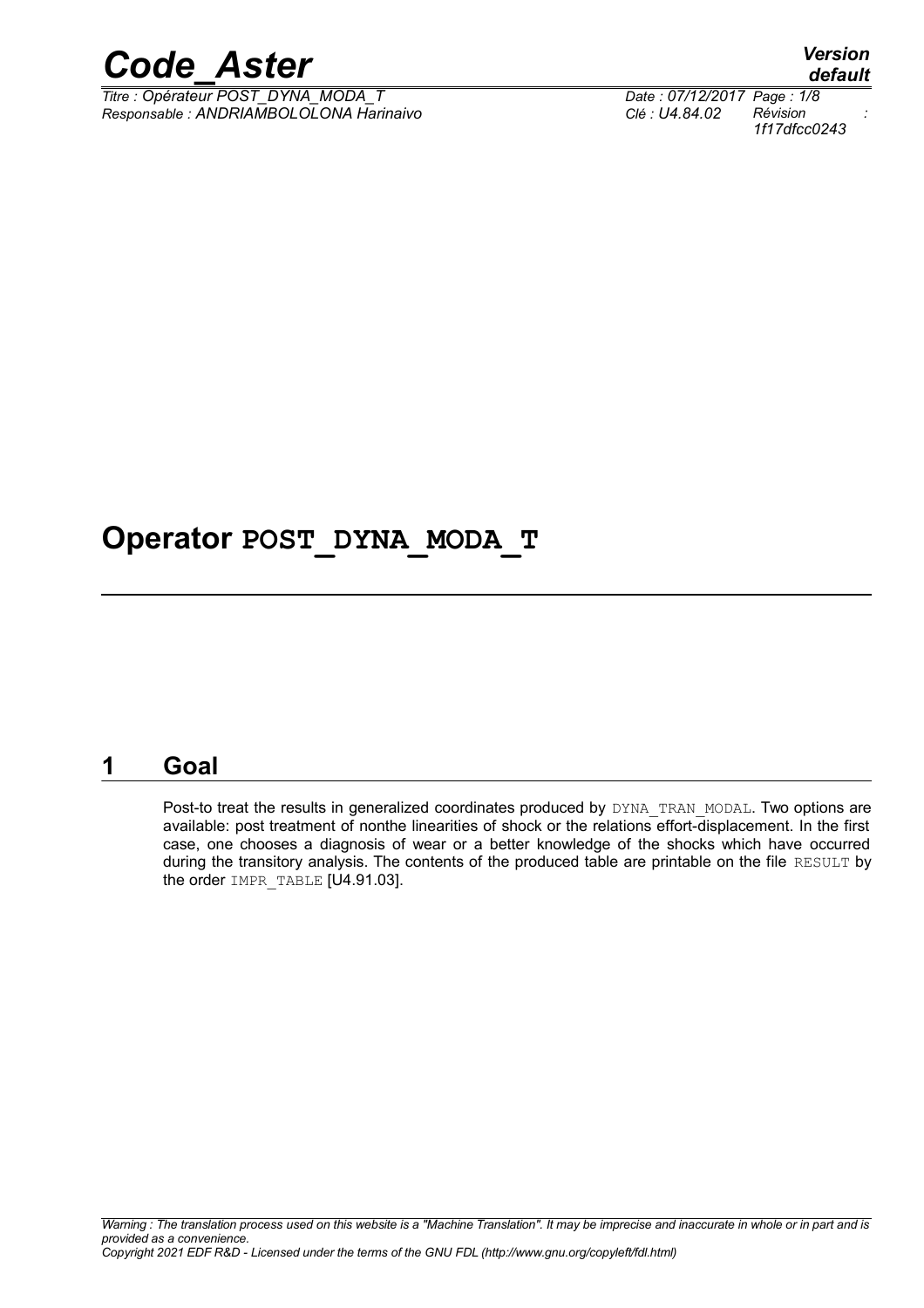*Titre : Opérateur POST\_DYNA\_MODA\_T Date : 07/12/2017 Page : 2/8 Responsable : ANDRIAMBOLOLONA Harinaivo Clé : U4.84.02 Révision :*

*1f17dfcc0243*

### **2 Syntax**

|  | table [table sdaster] = POST DYNA MODA T ( |                             | RESU GENE = $tg$ ,      |            |                                                                    | [tran gene]       |
|--|--------------------------------------------|-----------------------------|-------------------------|------------|--------------------------------------------------------------------|-------------------|
|  |                                            |                             | $\bullet$ / SHOCK = F ( | $\Diamond$ | INST INIT = $-1.0$ , [DEFECT]<br>/ $t0$ , $[R]$                    |                   |
|  |                                            |                             |                         | ♦          | INST FIN $=$ /999. , [DEFECT]<br>/ T1, $[R]$                       |                   |
|  |                                            |                             |                         | ♦          | NB BLOC $=$ $/1$ , [DEFECT]<br>/ Nb, $[I]$                         |                   |
|  |                                            |                             |                         | ♦          | SEUIL_FORCE =/0.0 [DEFECT]<br>/ S, [R]                             |                   |
|  |                                            |                             |                         |            | $\lozenge$ DUREE REPOS =/0.0, [DEFECT]                             | / $D, [R]$        |
|  |                                            |                             |                         |            | $\lozenge$ OPTION =/'WEAR', [DEFECT]<br>/ $'$ IMPACT',             |                   |
|  |                                            |                             |                         | $)$ ,      | $\lozenge$ NB_CLASSE = / 10, [DEFECT]                              | $\sqrt{nc}$ , [I] |
|  |                                            | ♦<br>RELA EFFO DEPL = $F$ ( |                         |            |                                                                    |                   |
|  |                                            |                             |                         |            | ◆ GROUP NO = grnoe, [group no]<br>$\bullet$ NOM CMP = noncmp, [K8] |                   |
|  |                                            |                             |                         |            | $\,$ ,                                                             |                   |
|  | [DEFECT]                                   | $\Diamond$                  | INFORMATION = $/ 1$ ,   |            |                                                                    |                   |
|  |                                            |                             |                         | $/2$ ,     |                                                                    |                   |
|  |                                            | ♦<br>$\lambda$              | TITLE = $title,$        |            |                                                                    | $[1$ Kn]          |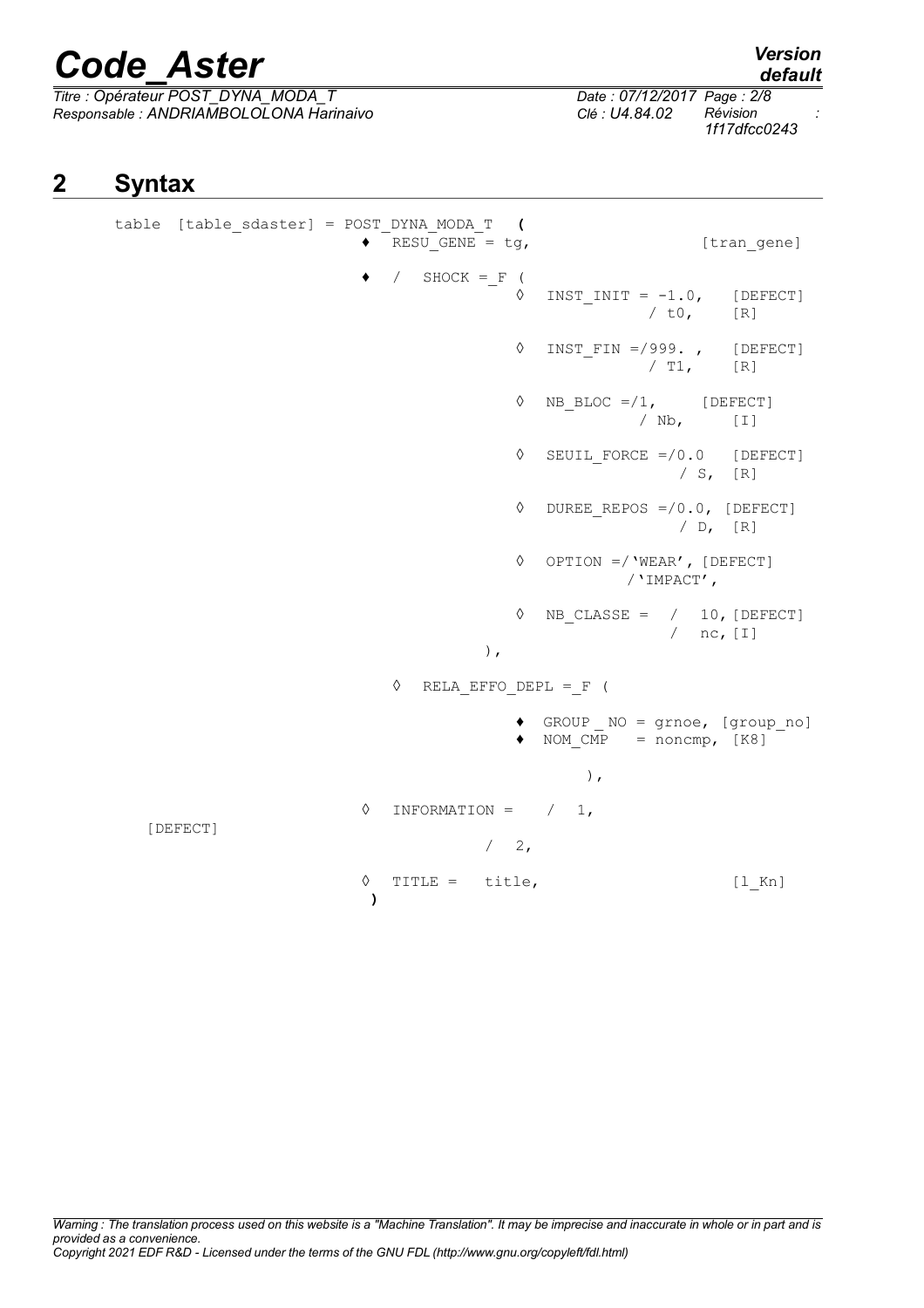*Titre : Opérateur POST\_DYNA\_MODA\_T Date : 07/12/2017 Page : 3/8 Responsable : ANDRIAMBOLOLONA Harinaivo Clé : U4.84.02 Révision :*

*1f17dfcc0243*

### **3 Operands**

#### **3.1 Operand RESU\_GENE**

 $RESU$  GENE = tg

Result of a transitory calculation by modal recombination, produced by the operator DYNA TRAN MODAL [U4.53.21].

#### **3.2 Keyword SHOCK**

◊ SHOCK

Keyword factor allowing to specify that one wishes an analysis of the non- linearities of shock taken into account in modal transitory calculation.

#### **3.2.1 Operand INST\_INIT**

 $\Diamond$  INST INIT = T<sub>0</sub>

Moment of beginning of the average of the signals and analysis of the shocks. By default  $T_0$ corresponds to the first moment of transitory calculation by modal recombination.

#### **3.2.2 Operand INST\_FIN**

 $\Diamond$  INST FIN = T<sub>1</sub>

Moment of end of the average of the signals and analysis of the shocks.  $(T_1 = 999$ . value by default),

#### **3.2.3 Operand NB\_BLOC**

◊ NB\_BLOC = Nb

Many temporal blocks of division interval  $[T_0, T_1]$  for the average of the signals (1 by default). The keyword is not used for the option 'IMPACT'.

#### **3.2.4 Operand SEUIL\_FORCE**

◊ SEUIL\_FORCE = S

Threshold characterizing a phase of contact, ( ∣*f n* ∣*s*⇒contact établi )

 $(S = 0.$  value by default).

#### **3.2.5 Operand DUREE\_REPOS**

◊ DUREE\_REPOS = D

*With D* minimum duration of rest characterizing the end of a shock. If one indicates per  $T_c$  end of the shock then

$$
\forall t \in [t_c, t_c + d] \rightarrow |f_n| < s
$$

The duration of rest D is the minimum duration during which no contact on the node is recorded, in order to determine the end of an event of shock and its duration.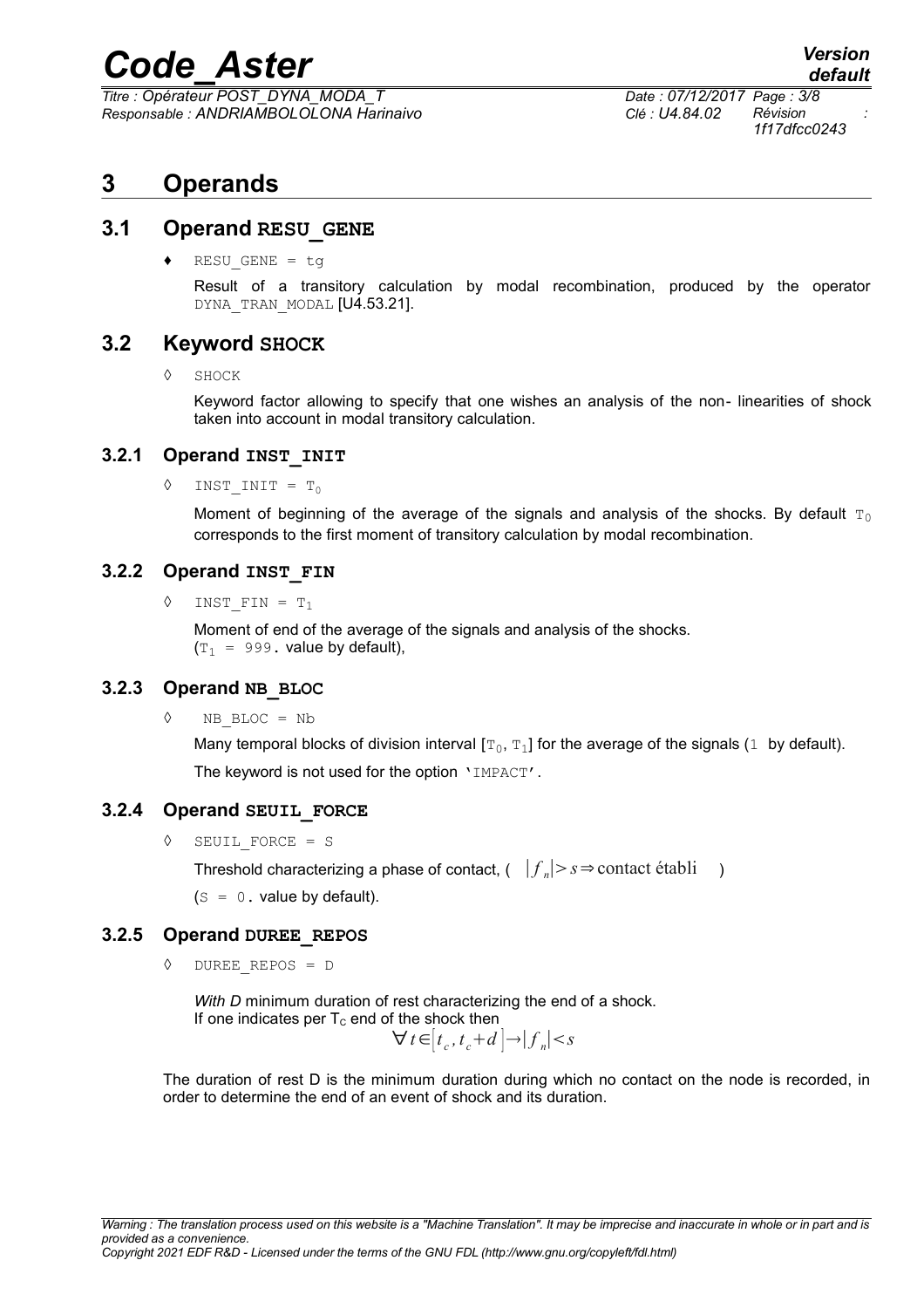*Titre : Opérateur POST\_DYNA\_MODA\_T Date : 07/12/2017 Page : 4/8 Responsable : ANDRIAMBOLOLONA Harinaivo Clé : U4.84.02 Révision :*

*1f17dfcc0243*

#### **3.2.6 Operand OPTION**

◊ OPTION = / 'WEAR'

/ 'IMPACT'

This keyword makes it possible to choose between a postprocessing for a diagnosis of wear (keyword 'WEAR') or of a better knowledge of the possible shocks which have occurred during the transitory analysis (keyword 'IMPACT'). This last post treatment is adapted to the calculation of the interns of the power stations REFERENCE MARK to see [§4].

#### **3.2.7 Operand NB\_CLASSE**

◊ NB\_CLASSE = nc

Many classes which the user wants to distinguish during the development of the histogram describing maximum forces of impact. By default,  $nc = 10$ .

#### **3.3 Keyword RELA\_EFFO\_DEPL**

◊ RELA\_EFFO\_DEPL

Keyword factor allowing an analysis of the relations of non-linearity effort-displacement.

One files in the table result the name of the relation to the node observed, the moments of analysis and the maximum reached by the component observed during the analysis.

All the phases with nonlinear behavior are determined and one files in the table result for each one:

- the initial moment and the final moment of the interval of the nonlinear phase,
- the maximum reaches and the moment associated in this interval.

| <b>PARAMETERS</b> | <b>TYPE</b>    | <b>DESCRIPTION</b>                                          |
|-------------------|----------------|-------------------------------------------------------------|
| RELATION          | K <sub>8</sub> | name of relation to the node observed                       |
| NODE              | K8             | name of the treated node                                    |
| GROUP<br>NO       | K8             | Name of the group of node containing the node to be treated |
| <b>CMP</b>        | K8             | name of the component                                       |
| PHASE             |                | number of the phase                                         |
| INST INIT         | R              | initial moment of the interval of the nonlinear phase       |
| INST FIN          | R              | final moment of the interval of the nonlinear phase         |
| MAXIMUM           | R              | maximum reached                                             |
| INST MAXI         | R              | moment associated to the maximum reached                    |

The parameters of the produced table are described in the following table:

#### **3.3.1 Operand GROUP \_ NO**

 $\triangleleft$  GROUP NO = grnoeu,

Name of the group of node containing the node of the structure on which the nonlinear relation to treat was defined.

#### **3.3.2 Operand NOM\_CMP**

♦ NOM\_CMP = noncmp

Name of the component treated with the node noeu.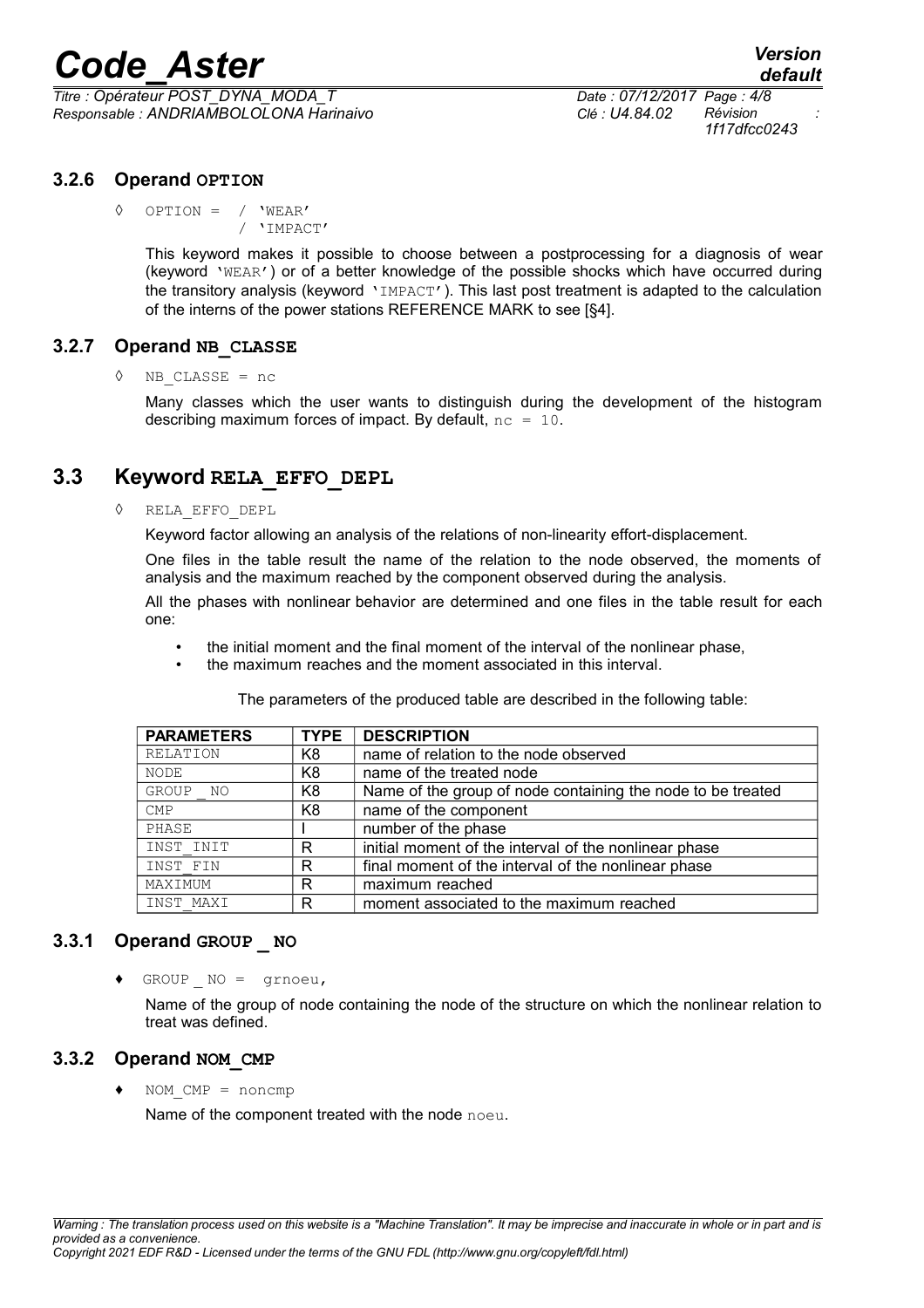*Titre : Opérateur POST\_DYNA\_MODA\_T Date : 07/12/2017 Page : 5/8 Responsable : ANDRIAMBOLOLONA Harinaivo Clé : U4.84.02 Révision :*

*1f17dfcc0243*

#### **3.4 Operand INFORMATION**

- ◊ INFORMATION = imp, level of the impressions
	- $/1$  no impression on the file message (all is stored in the produced table)
	- / 2 impression amongst step of computing time

#### **3.5 Operand TITLE**

◊ TITLE = title

title is the title of calculation. It will be printed at the top of the results. It is stored in the concept table.

### **4 Checking - Execution**

#### **4.1 For the keyword factor SHOCK**

The value of INST\_FIN is compared with the final moment *t f* result tran\_gene. The value of INST\_FIN reserve is  $min(t_f, t_1)$ .

If the value of  $\texttt{INST\_INIT} \quad t_0$  is higher than the value of  $\texttt{INST\_FIN}$ , one stops in error.



Bloc 2 : 2 chocs

: signal pris en compte dans les statistiques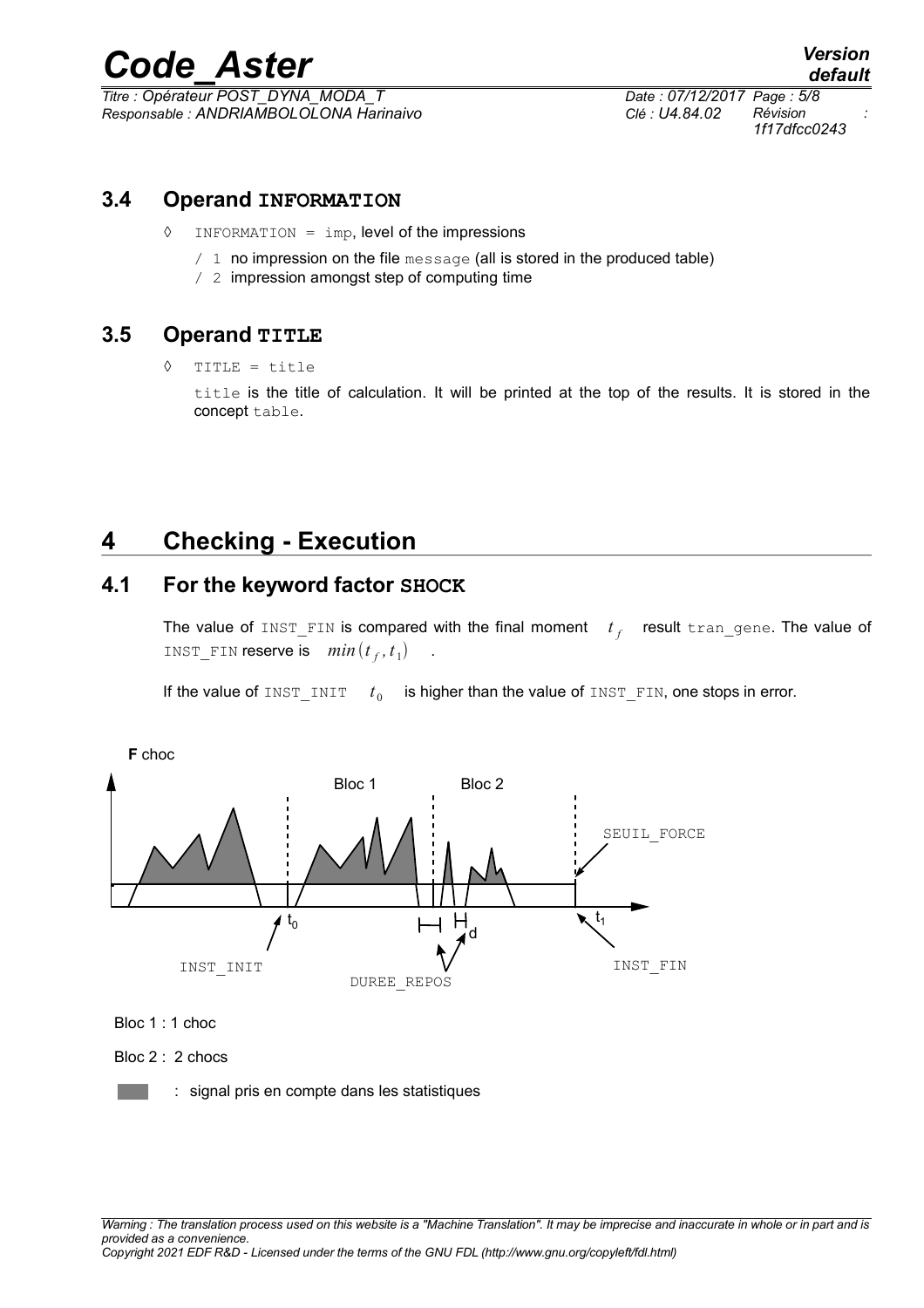*Titre : Opérateur POST\_DYNA\_MODA\_T Date : 07/12/2017 Page : 6/8 Responsable : ANDRIAMBOLOLONA Harinaivo Clé : U4.84.02 Révision :*

*1f17dfcc0243*

#### **4.1.1 Execution with option 'IMPACT'**

For each nonlinearity of shock, one calculates and one files in the table result:

shocks and associated sizes:

for each shock, one has the value of the moment when the force is maximum, the value of the maximum force and the impulse, duration of the shock, impact speed and the number of rebounds,

• total data of the shock:

on the whole of the noted shocks, one specifies: the absolute maximum of force of shock, the median value of maximum of forces of shock and the standard deviation of the extrema of force of shocks,

• the histogram describing the max of the forces of impact:

one has the number of classes of the histogram, the values of his X-coordinates (force min and max of each class) and the density of probability of the maximum force of each class.

#### **4.1.2 Execution with the option 'WEAR'**

For each nonlinearity of shock, one calculates and one files in the table result:

- the median values min, max, standard deviation, RMS of relative displacements of the nodes of shocks in their total reference mark,
- median values and RMS (over the time of shock and total time) like min and max of the normal and tangential forces of shock,
- the number of average shocks on each connection of shock, the time of average shock, the time of average rebound,
- power of average wear calculated within the meaning of ARCHARD [bib1]:

 $P_{\text{usure}} = \frac{1}{T}$  $\frac{1}{T}$ .  $\int_0^T F_N(t)$ .  $V_T(t)$ . dt

#### **4.2 For the keyword factor RELA\_EFFO\_DEPL**

It is checked that the node noeu corresponds to a nonlinear relation.

One prints using the order IMPR TABLE :

--------------------------------------------------------------------------- ASTER 4.03.15 CONCEPT TABLE CALCULATES THE 2/3/98 AT 12:08: 19 OF TYPE TABLE\_SDASTER RELATION NODECMP PHASE INST\_INIT INST\_FIN MAXIMUM INST\_MAXI NON LIN N100 DRY MARTINI 1 1.24000E+00 1.26600E+00 1.80716E-05 1.25200E+00 NON LIN N100 DRY MARTINI 2 2.02600E+00 2.09000E+00 -2.00433E-05 2.05800E+00 NON DRY MARTINI 3 3.00000E+00 3.04000E+00 -1.89110E-05 NON\_LIN N100<br>3.02200E+00<br>NON LIN N100 NORY MARTINI 4 3.10400E+00 3.20400E+00 3.50715E-05  $\overline{3.15400E} + 00$ <br> $\overline{3.15400E} + 00$ NON LIN N100 DRY MARTINI 5 3.26000E+00 3.33600E+00 -2.91359E-05 3.30000E+00<br>LIN N100 DRYMARTINI NON LIN N100 DRY MARTINI 6 3.41400E+00 3.43200E+00 1.73099E-05 3.42400E+00

*Warning : The translation process used on this website is a "Machine Translation". It may be imprecise and inaccurate in whole or in part and is provided as a convenience. Copyright 2021 EDF R&D - Licensed under the terms of the GNU FDL (http://www.gnu.org/copyleft/fdl.html)*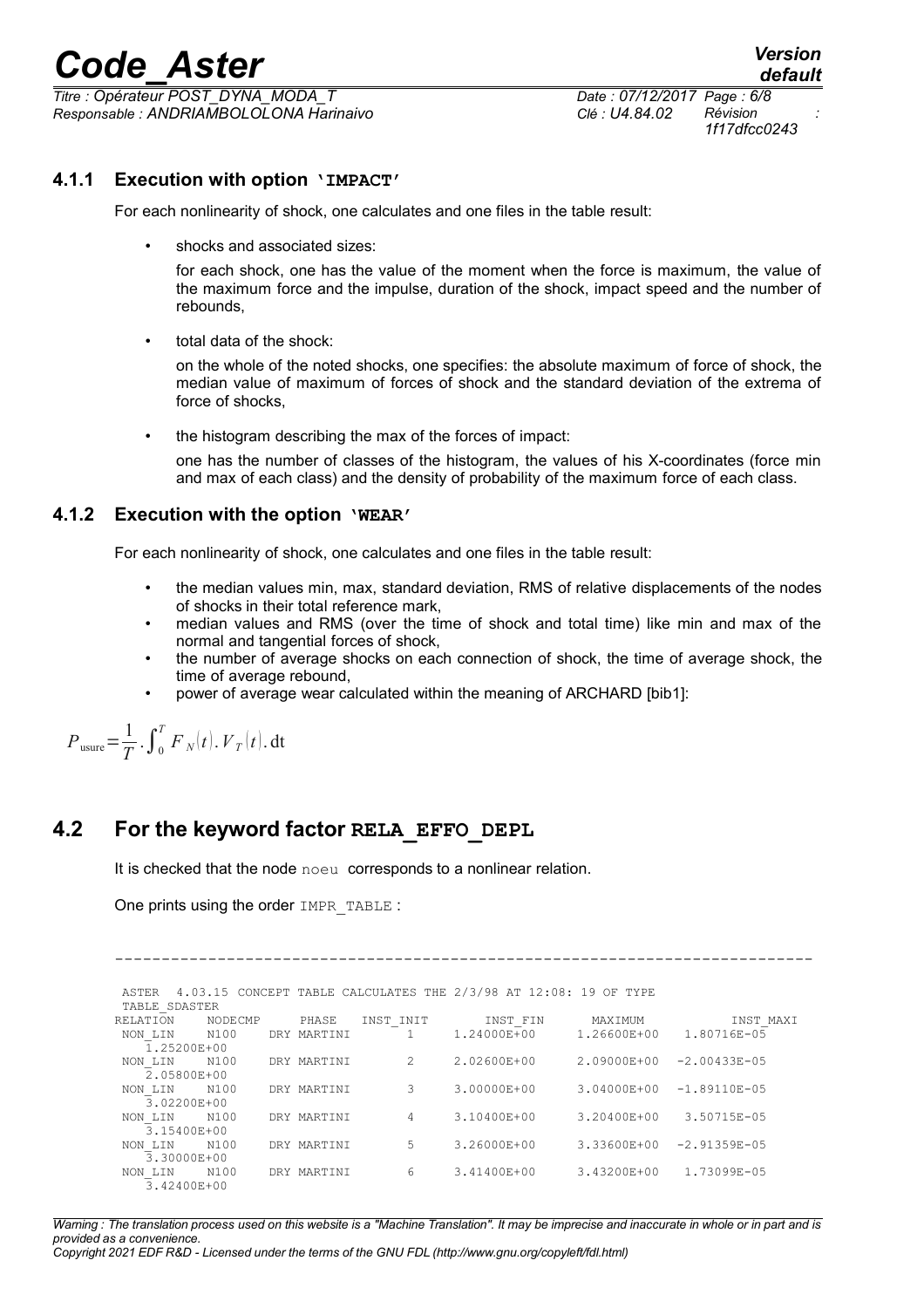.

*Titre : Opérateur POST\_DYNA\_MODA\_T Date : 07/12/2017 Page : 7/8 Responsable : ANDRIAMBOLOLONA Harinaivo Clé : U4.84.02 Révision :*

*1f17dfcc0243*